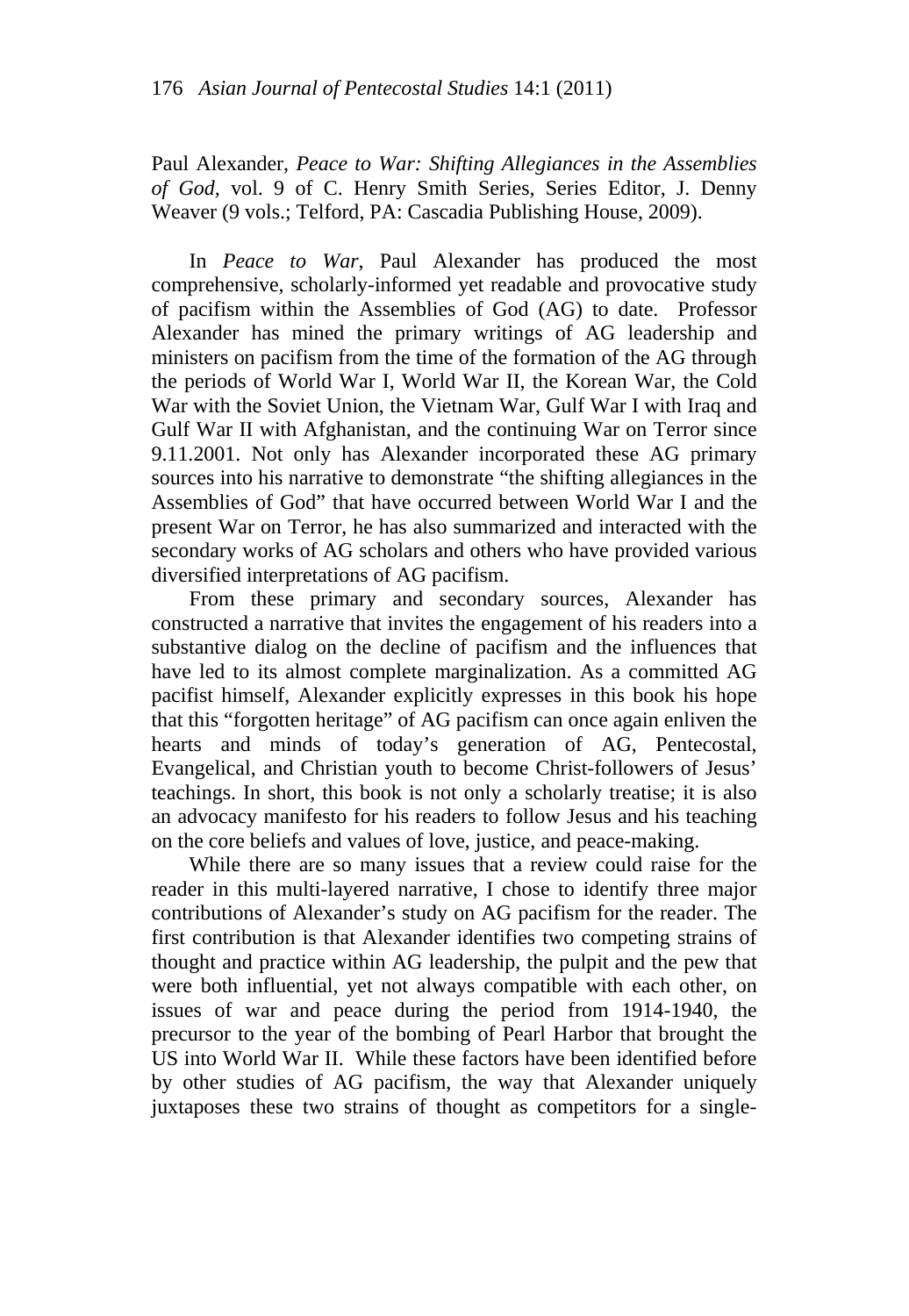minded loyal allegiance highlights a factor that helps to make sense out of the demise of pacifism in such a short period of time.

After identifying the historical context in which "first-generation" AG pacifism arose, and the solidarity of thought these AG pioneers had with the pacifist theology of the Peace churches, especially the Quakers, the Holiness movement, and the development of a theology of the "full Gospel," Alexander focuses on these two strains of thought that co-existed within AG psychology between 1914 and 1940. On the one hand, there was the view during this period of time that pacifism is grounded in Jesus' ethical teachings for his followers to practice and therefore, "war is not consistent with the doctrines of Christ." As a consequence of this strain of thought, Alexander chronicles *"The Assemblies of God Peace Witness from 1914-1940"* (131-176).

 On the other hand, during this same period of time there was the view that the AG gave "unswerving loyalty to the Government," and that this loyalty co-existed consistently with Pentecostal pacifism. There was deep concern among the AG denominational leadership at the time of World War I, however, that pacifism and its normative position of Conscientious Objection (CO) might be viewed by outsiders to the denomination as an act of disloyalty to the US government. Therefore, on April 28, 1917—only about three weeks after the United States declared war on Germany—denominational officials stated in the resolution that it sent to President to Woodrow Wilson its allegiance to the government in these words: "While affirming Human Government as of Divine ordination, and affirming our unswerving loyalty to the Government of the United States, nevertheless we are constrained to define our position with reference to the taking of human life." After citing the biblical support for pacifism, the resolution concludes with these two strains of thought existing side by side: "THEREFORE we, as a body of Christians, while purposing to fulfill all the obligations of loyal citizenship, are nevertheless constrained to declare we cannot conscientiously participate in war and armed resistance which involves the actual destruction of human life since this is contrary to our view of the clear teaching of the inspired Word of God, which is the sole basis of our faith." Alexander points out how this strain of thought played out with unintended consequences between the world wars: *"Unswerving Loyalty to the Government: The Seeds of Nationalism and Militarism from 1914-1940"* (177-199).

What Alexander has captured in this juxtaposition of two strains of thought is analogous to Jesus' parable of "the wheat and the tares"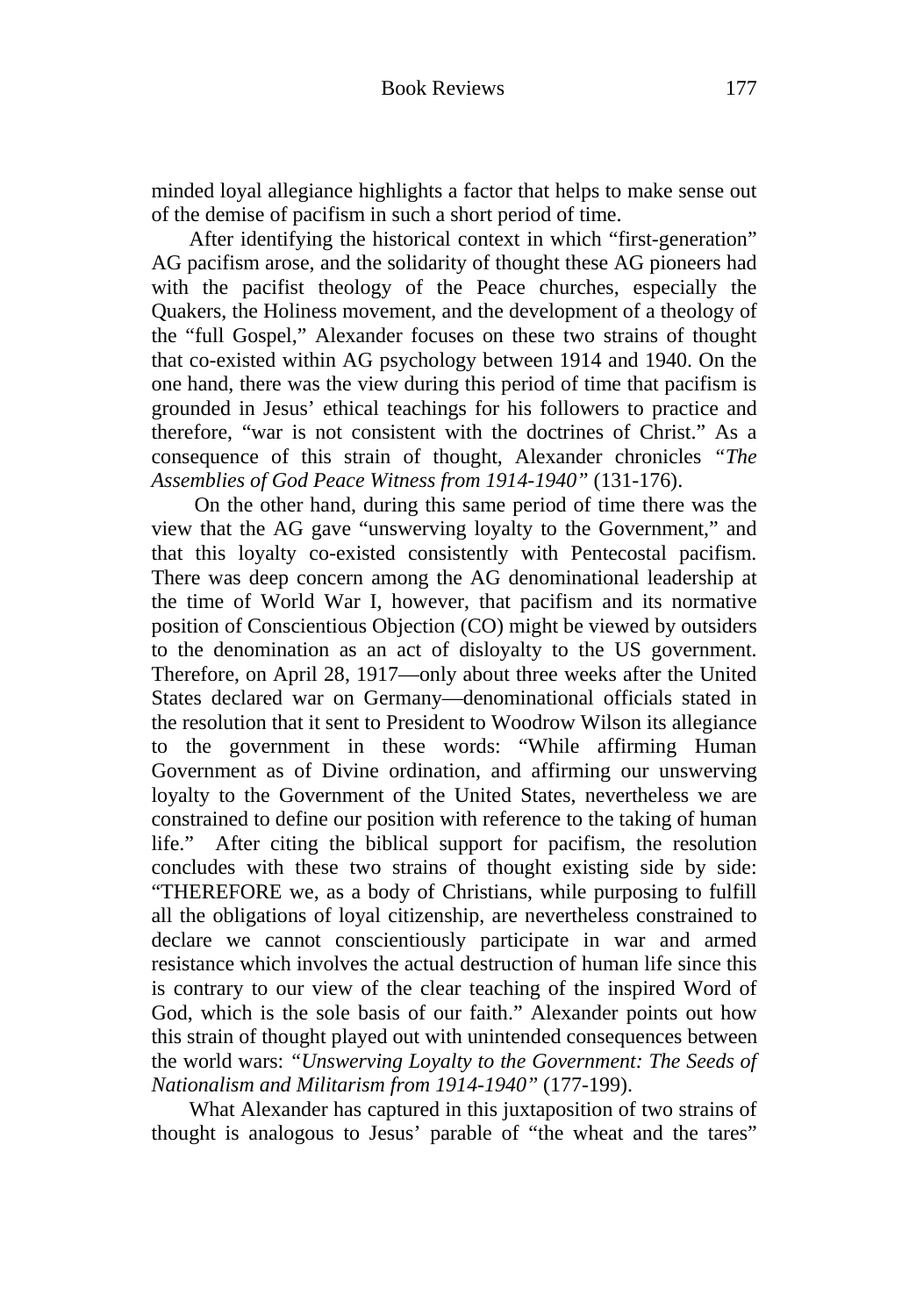growing together from 1914 through the eve of the US joining World War II. After the bombing of Pearl Harbor and the US joining the war effort on what was considered the "moral grounds" of defending the nation, the strain of pacifistic thought began to be "choked out" within the AG leadership and its rank and file membership as fewer Pentecostal believers claimed CO status in WWII. As Alexander notes "the seeds of nationalism and militarism" continued to germinate from 1941-1967 and stimulated major shifts in the theological and philosophical thinking in the AG about war and peace. These currents of change finally culminated in the 1967 change of the General Council Bylaws on Military Service adopted by the General Council that stated: "As a movement we affirm our loyalty to the government of the United States in war or peace. We shall continue to insist, as we have historically, on the right of each member to choose for himself whether to declare his position as a combatant, a non-combatant, or a conscientious objector."

Although Alexander follows the broader list of factors identified by Jay Beaman in accounting for the demise of pacifism within the AG, and adds to the list the flat out post-1967 promotion of the AG leadership of military service in a variety of its publications, Alexander has brought a fresh perspective on a major force in the demise of AG pacifism in the way he has framed the parallel strains of AG theological belief affirming the "unswerving loyalty to the government," on the one hand, and "conscientiously objecting to participate in war and armed resistance which involves the actual destruction of human life," on the other hand. When I read again the same lead phrase of "loyalty to the government of the United States" in the 1917 resolution and the 1967 resolution, "the light bulb" went on in making some sense out of the fact that the majority of the AG voting membership believed mistakenly, I believe—that the 1967 statement that allowed for freedom of choice on military service was consistent historically with the way the 1917 statement was actually practiced by the AG faithful in "loyalty to the government to the United States." That "unswerving loyalty" strain of thought in AG psychology that was the lead phrase in both 1917 and 1967 resolutions became the defining factor in the attempt to legitimate the transition from pacifism to the individual freedom of choice. As Alexander notes, from 1941-1967, "The ethic of nonviolence among member and ministers began to diminish and the preponderance of articles in the Pentecostal Evangel on issues of war and peace were 'fighting the battle against conscience with realism'" (200-253).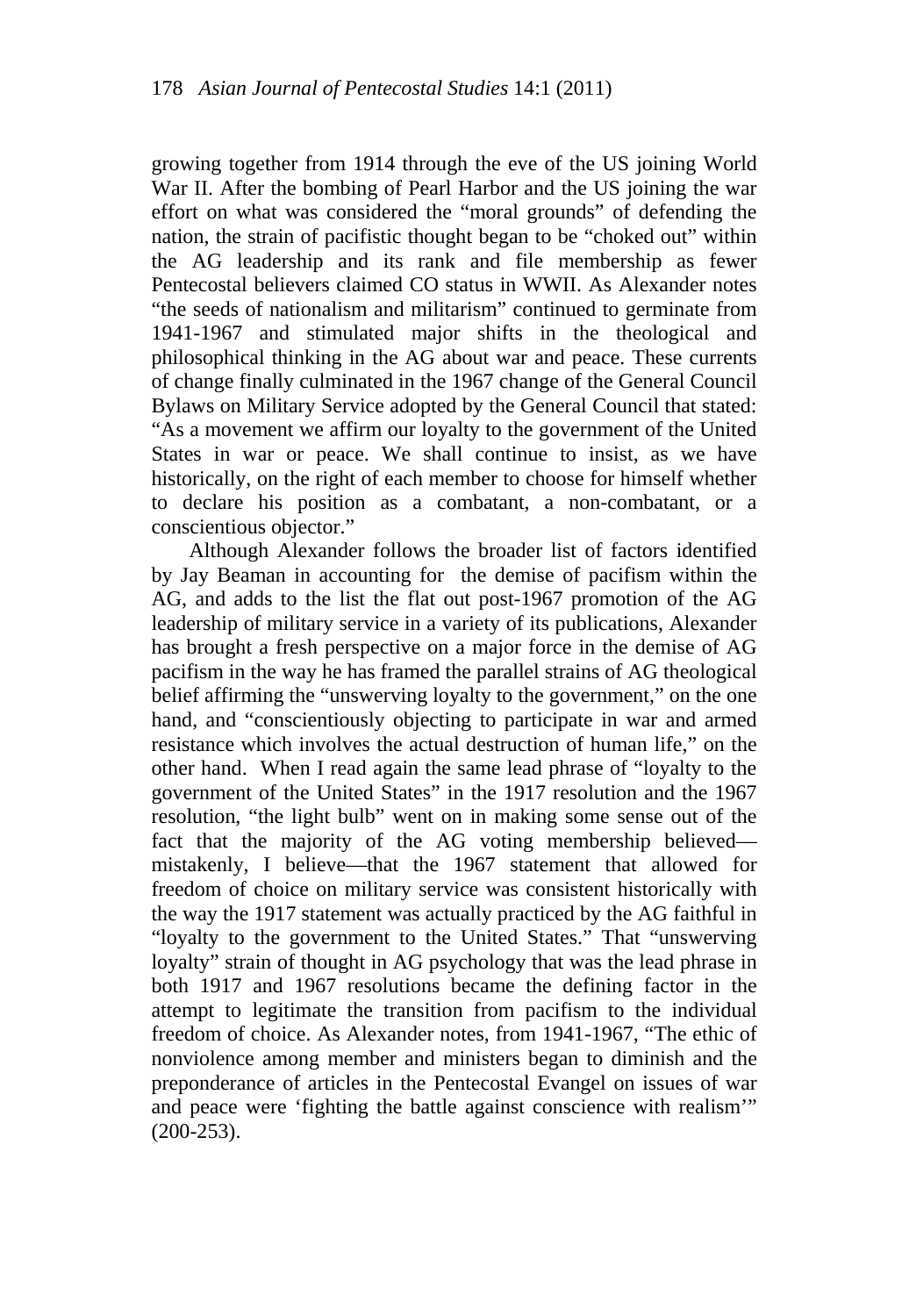The second contribution of Alexander's study is found in his analysis of the changes in theological beliefs and philosophical underpinnings on the war and peace issue that transpired between 1917 and the 1967 statements on military service. Alexander observes that the rationale in support of pacifism that was articulated in the 1917 resolution was based exclusively on the Bible, especially the teachings of Jesus and concluded with the resolution that "armed resistance which involves the actual destruction of human life . . . is contrary to our view of the clear teaching of the inspired Word of God, which is the sole basis of our faith." In contrast, Alexander notes that in the 1967 statement, "The theology reflected in the resolution centered on national loyalties and the authority of individual conscience." He notes that ". . . the framers of this resolution and article made no appeal to Scripture or to Jesus. Not a single verse or reference is employed. The only reference to God is qualified by the fact that God required loyalty to the government because God ordained it." Alexander could not resist stating the irony that "The individual freedom of conscience. . . had not justified the consumption of alcohol, smoking, gambling, dancing, or women wearing slacks. But the authority of one's own conscience served as the trustworthy principle that allowed killing in war."

While Alexander has pointed to the theological and philosophical shifts from a Christian community-formed "conscience" in 1917 to an individually-based "realism" in 1967, the characterization of Christian realism may be a bit too generous to identify the rationale in support of the individual freedom of choice on military service. In fact, the AG constituency provided no philosophical theology that grounds the issue of participation in war in a conception based on human nature, its sinful will to power, and its capacity to fuel the national interest of countries. There is no just war theory that was adopted by the AG at the time pacifism was abandoned as the fellowship's normative position, a critique that Alexander makes. As a consequence, there is no teaching from the AG church to provide some kind of guide for young people to distinguish between just and unjust wars. As Alexander rightly points out, AG believers are left to their own conscience without the capacity to make discriminating judgments about participating or not participating in particular wars. I think of the model of Reinhold Niebuhr who was a pacifist in the Fellowship of Reconciliation during WWI but adopted Christian realism with its just war tradition during WWII; he said he did so because "History has Overtaken Us." Niebuhr argued with passion that the way to stop the Axis will-to-power which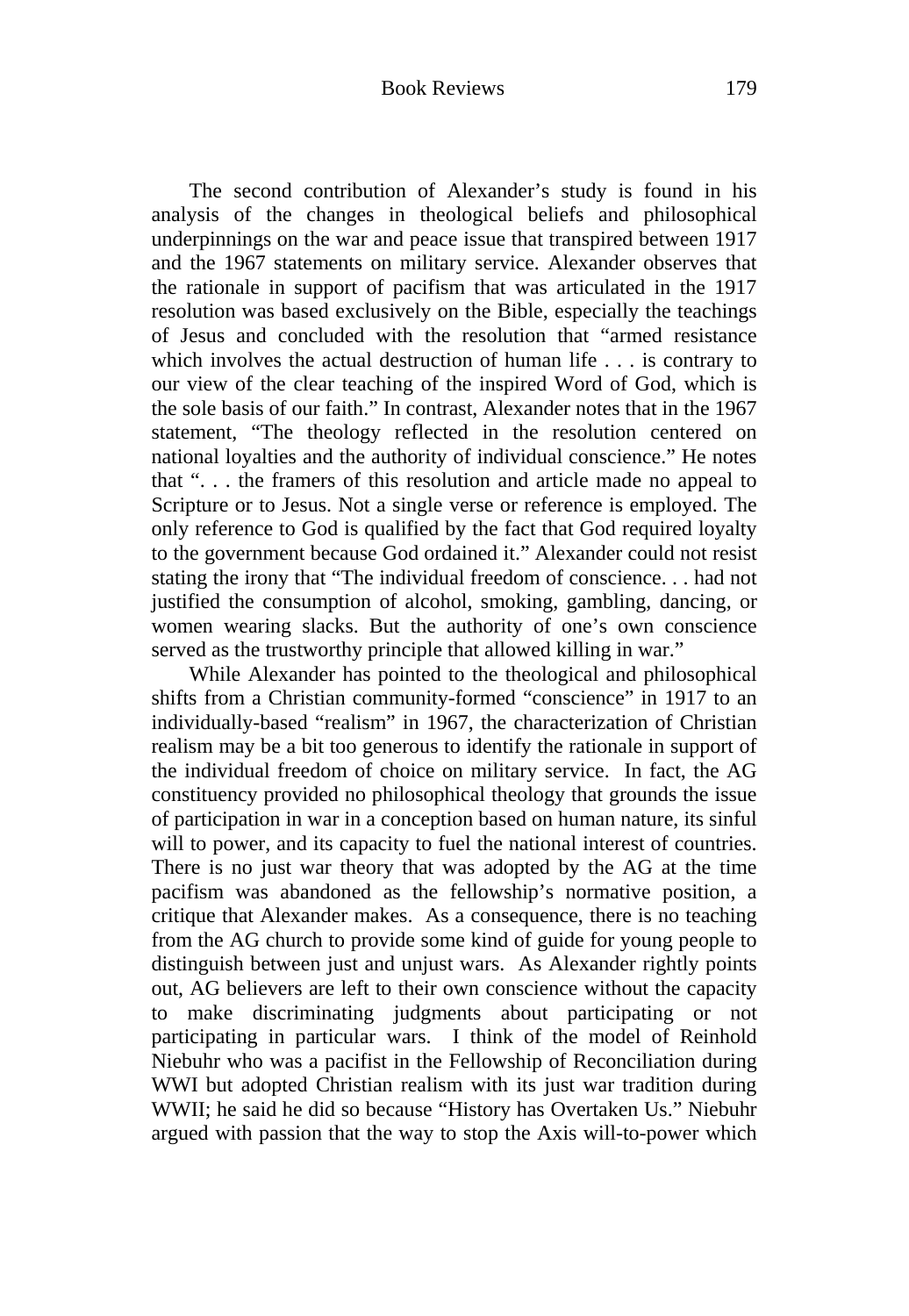seemed to possess a ravenous appetite in conquering its neighbors through the brutality of war was to create an Allied will-to-power to stop the injustice and restore a balance of power among nations. Instead of taking a journey like Niebuhr took, AG young people when facing a call to war are left only with their own individual conscience as a basis for their decision-making, a consequence that Alexander deeply laments.

The third contribution that Alexander makes in his study is profoundly personal and courageous. In his afterword in the book, Alexander tells his readership about his personal faith journey as a firstgeneration Pentecostal "crucifist" in which peace-making and justiceseeking are a way of life. Alexander explains that a "crucifist" is "a follower of Jesus' way of nonviolent, cross-carrying, enemy love." Thus, this identification is more of a holistic term than the term pacifist which focuses primarily on a position about participation in war rather than a comprehensive way of life that is centered in Jesus and therefore that also includes conscientious objection to participation in war and the destruction of human life. He tells the story of his journey that led to a non-renewal of his Faculty contract at an Assemblies of God university after serving there for nine years. His positions on American nationalism and warfare did him in, although he understood that his positions on Americanism, war and peace would ultimately lead to a question of his institutional fit even though he was a credentialed AG minister.

Probably the most defining moment in Alexander's pacifist journey came in a chapel service at a time after the towers were hit on 9.11.01. There was a surge of patriotic nationalism and violent rage that was pervading the campus community. He admonished the University President as they walked together to the chapel, "We have to remember who *we* are, we're followers of Jesus; we have to remember who we are. A lot of people will be saying a lot of things that are hateful; we have to remember who we are." Professor Alexander sat in the chapel and prayed and squirmed in his seat listening to apocalyptic, prophetic fulfillment talk about "the Middle East, the rapture, Israel, the battle of Armageddon, tribulation, the antichrist, the United States, patriotism, war, and Muslims."

The chapel was filled with students and Faculty colleagues with about 1,000 people in attendance. After about one and a half hours, he finally went forward believing that he was prompted by the "leading of the Holy Spirit," asked the President if he could speak, and with microphone in hand he began. He admonished everyone to view